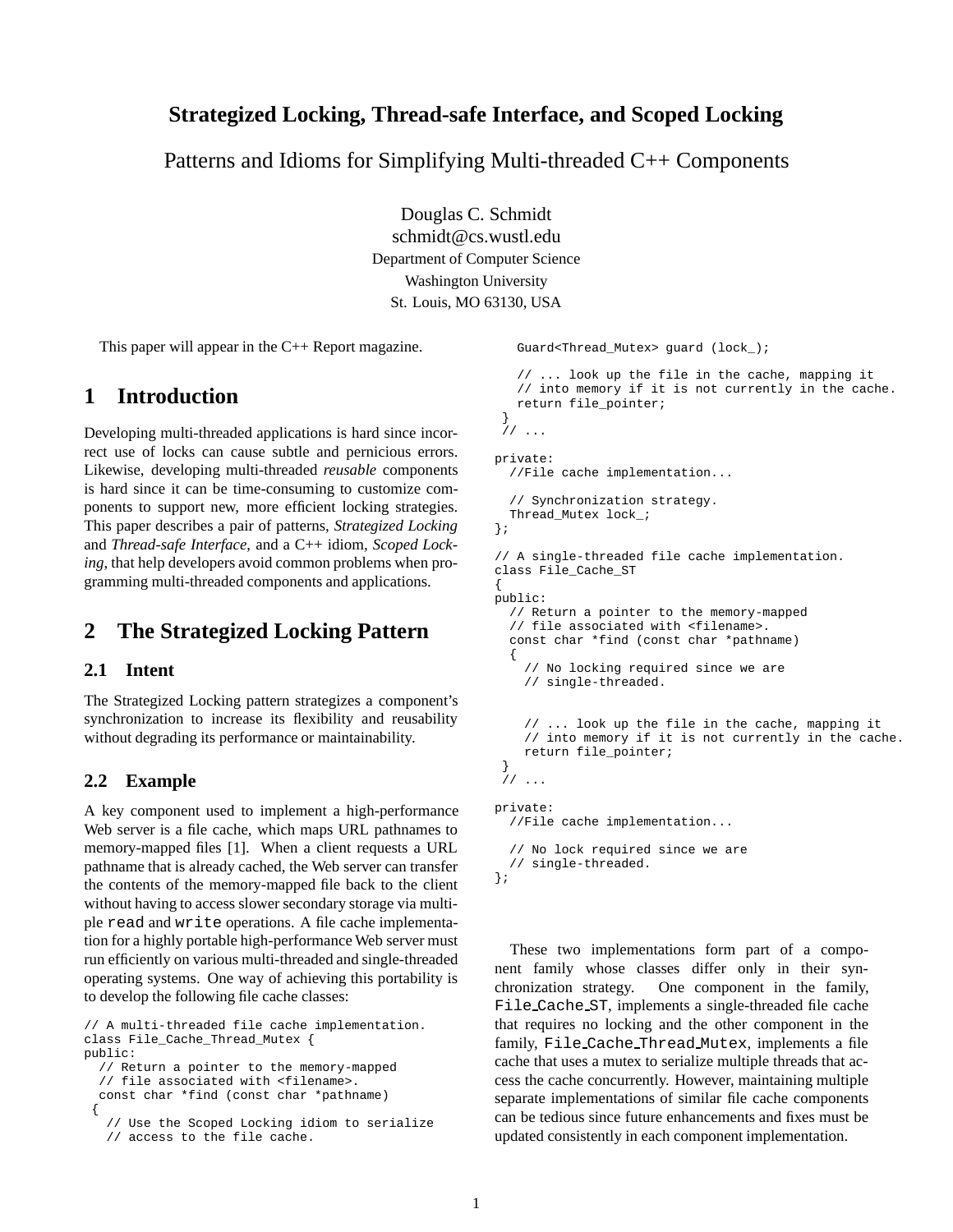## **2.3 Context**

An application or system where reuseable components must operate in a variety of concurrency use-cases.

#### **2.4 Problem**

A family of reusable components whose synchronization strategies are hard-coded into their implementations fail to resolve the following *forces*:

**Ease of performance tuning:** It should be straightforward to tune a component for particular concurrency use-cases. If the synchronization strategy is hard-coded, however, it is time-consuming to modify the component to support new, more efficient synchronization strategies.

For instance, a completely new class must be written to add support for a File Cache RW Lock implementation that uses a readers-writer lock instead of a thread mutex to increase performance on large-scale multi-processor platforms.

**Ease of maintenance and enhancement:** New enhancements and bug fixes should be straightforward. If there are multiple copies of the same basic components however, version-skew is likely to occur since changes to one component may not be applied consistently to other component implementations.

For instance, improvements to the single-threaded file cache algorithm must be explicitly inserted into all related classes in the file cache component family, which is tedious, error-prone, and non-scalable.

## **2.5 Solution**

Strategize a component's synchronization aspects by making them "pluggable" types. Define instances of these pluggable types as data members that are used by the component's method implementations to perform synchronization strategies that are configured into the component by an application or a service.

#### **2.6 Implementation**

The Strategized Locking pattern can be implemented using the following steps.

**1. Define the component interface and implementation.** The focus of this step is to define a concise component interface and an efficient implementation without concern for synchronization aspects.

The following class defines the File Cache interface and implementation.

```
class File_Cache
{
public:
 const char *find (const char *pathname);
  // ...
private:
```

```
// File_Cache data members and methods go here...
```
**2. Strategize variable synchronization aspects:** In this step, determine which component synchronization aspects can vary and update the component interface and implementation to strategize these aspects.

Many reusable components have relatively simple synchronization aspects that can be implemented using common locking strategies like mutexes and semaphores. These synchronization aspects can be strategized in a uniform manner using either *parameterized types* or *polymorphism*.

 **Polymorphism:** In this approach, pass a polymorphic Lock object to the component's initialization method and define an instance of this Lock object as a private data member that performs the locking strategy in component method implementations.

A common way to implement a polymorphic Lock object is to use the Bridge pattern[2]. First, we define an abstract locking class with polymorphic acquire and release methods, as follows:

```
class Lockable
{
public:
  // Acquire the lock.
  virtual int acquire (void) = 0;
  // Release the lock.
  virtual int release (void) = 0;
  // ...
};
```
Subclasses must override the pure virtual methods in Lockable to define a concrete locking strategy. For instance, the the following class defines a Thread Mutex lock:

```
class Thread_Mutex_Lockable
  : public Lockable
{
public:
  // Acquire the lock.
  virtual int acquire (void) {
    return lock_.acquire ();
  }
  // Release the lock.
  virtual int release (void) {
    return lock_.release ();
  }
private:
  // Concrete lock type.
  Thread_Mutex lock_;
};
```
Finally, we apply the Bridge pattern to define a nonpolymorphic interface class that holds a reference to the polymorphic Lockable:

```
class Lock
{
public:
 // Constructor stores a reference to the
  // base class.
  Lock (Lockable &1): lock_ (1) \{\}\;
  // Acquire the lock by forwarding to the
  // polymorphic acquire() method.
```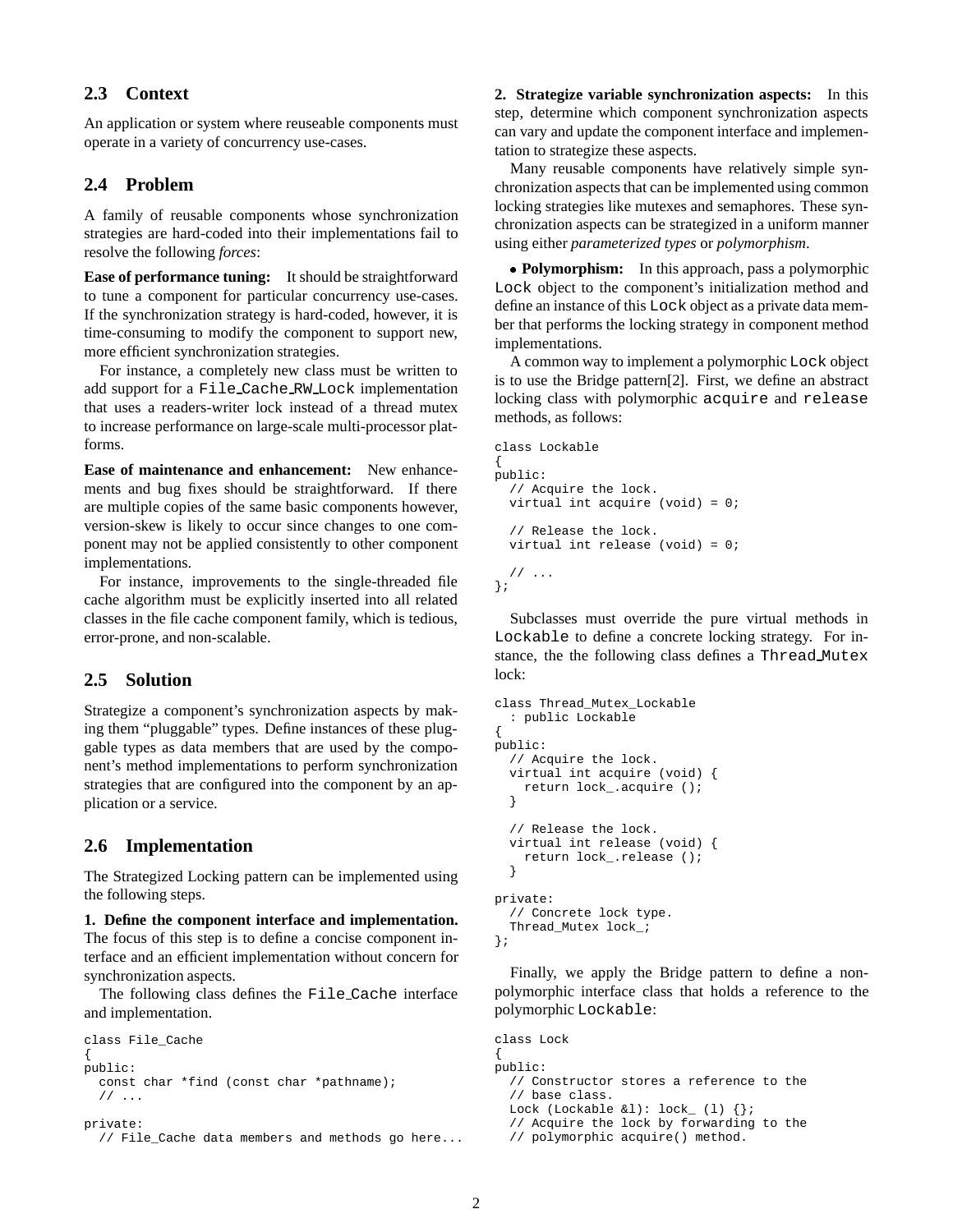```
int acquire (void) { lock_.acquire (); }
  // Release the lock by forwarding to the
  // polymorphic release() method.
  int release (void) { lock_.release (); }
private:
  // Maintain a reference to the polymorphic lock.
 Lockable &lock_;
};
```
The purpose of this class is to ensure that Lock can be used as an object, rather than a pointer to a base class. This design makes it possible to reuse the Scoped Locking idiom for the polymorphic locking strategies, as shown in the following File Cache component:

```
class File_Cache
{
public:
  // Constructor
 File_Cache (Lock lock): lock_ (lock) {}
  // A method.
  const char *find (const char *pathname)
  {
    // Use the Scoped Locking idiom to
    // acquire and release the <lock_>
    // automatically.
    Guard<Lock> guard (lock_);
    // Implement the find() method.
  }
  // ...
private:
```
// The polymorphic strategized locking object. Lock lock\_;

```
// Other File_Cache data members and methods go
// here...
```
 **Parameterized types:** In this approach, add an appropriate LOCK template parameter to the component and define the appropriate instances of LOCK as private data member(s) that perform the locking strategy used in component method implementations.

The following illustrates a File Cache component that is strategized by a LOCK template parameter:

```
template <class LOCK>
class File_Cache
{
public:
  // A method.
  const char *find (const char *pathname)
  {
    // Use the Scoped Locking idiom to
    // acquire and release the <lock_>
    // automatically.
    Guard<LOCK> guard (lock_);
    // Implement the find() method.
  }
  \frac{1}{2}...
```
private: // The parameterized type strategized locking object. LOCK lock\_;

```
// Other File_Cache data members and methods go
// here...
```
Using this implementation, the template can be instantiated with any LOCK type that conforms to the acquire and release signature expected by the Scoped Locking idiom described in Section 4. In particular, the instantiated template parameter for LOCK need not inherit from an abstract base class, such as Lockable.

In general, the parameterized type approach should be used when the locking strategy is known at compile-time and the polymorphic approach should be used when the locking strategy is not known until run-time. As usual, the tradeoff is between the run-time performance of templates vs. the potential for run-time extensibility with polymorphism.

**3. Define a family of locking strategies:** Each member of this family should provide a uniform interface that can support various application-specific concurrency use-cases. If appropriate synchronization components do not already exist, or the ones that exist have incompatible interfaces, use the Wrapper Facade pattern [3] to implement or adapt them to conform to signatures expected by the component's synchronization aspects.

In addition to the Thread Mutex defined in the Wrapper Facade pattern [3], other common locking strategies include readers/writer locks, semaphores, recursive mutexes, and file locks. A surprisingly useful locking strategy is the Null Mutex. This class defines an efficient locking strategy for single-threaded applications and components, as follows:

```
class Null_Mutex
{
public:
  Null_Mutex (void) { }
  \text{"Null_Mutes (void) } \{ \}int acquire (void) { return 0; }
  int release (void) \{ return 0; \}};
```
All methods in Null Mutex are empty inlined functions that can be completely removed by optimizing compilers. This class is an example of the Null Object pattern [4], which simplifies applications by defining a "no-op" placeholder.

#### **2.7 Example Resolved**

The following illustrates how to apply the parameterized type form of the Strategized Locking pattern to implement a Web server file cache that is tuned for various singlethreaded and multi-threaded concurrency use-cases.

*Single-threaded file cache* –

typedef File\_Cache<Null\_Mutex> FILE\_CACHE;

*Multi-threaded file cache using a thread mutex* –

typedef File\_Cache<Thread\_Mutex> FILE\_CACHE;

 *Multi-threaded file cache using a readers/writer lock* – typedef File Cache<RW Lock> FILE CACHE;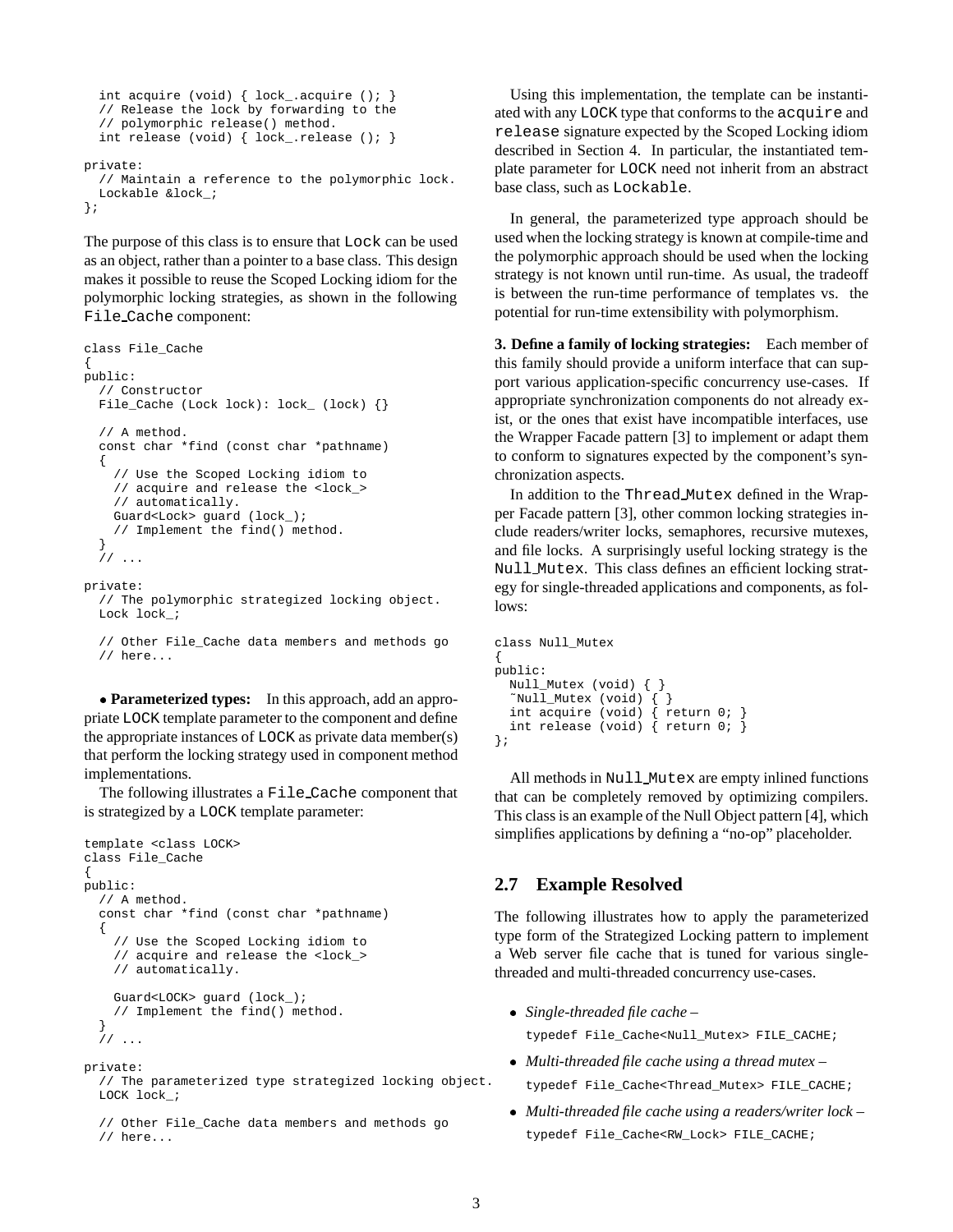Note how

in each of these configurations the File Cache interface and implementation require no changes. This transparency stems from the Strategized Locking pattern, which abstracts the synchronization aspect into a "pluggable" parameterized type. Moreover, the details of locking have been strategized via a typedef. Therefore, it is straightforward to define a FILE CACHE object without exposing the synchronization aspect to the application, as follows:

FILE\_CACHE file\_cache;

#### **2.8 Known Uses**

The Booch Components were one of the first C++ class libraries to parameterize locking strategizes with templates [5].

The Strategized Locking pattern is used extensively throughout the ACE OO network programming toolkit [6].

Aspect-Oriented Programming (AOP) [7] is a general methodology for systematically strategizing aspects that vary in applications and components.

### **2.9 See Also**

The Scoped Locking idiom described in Section 4 uses Strategized Locking to parameterize various synchronization strategies into its guard class.

#### **2.10 Consequences**

There are two benefits that result from applying the Strategized Locking pattern to reuseable components:

**1. Enhanced flexibility and performance tuning.** Because the synchronization aspects of components are strategized, it is straightforward to configure and tune a component for particular concurrency use-cases.

**2. Decreased maintenance effort for components.** It is straightforward to add enhancements and bug fixes to a component because there is only one implementation, rather than a separate implementation for each concurrency use-case. This centralization of concerns avoids version-skew.

There is a liability that results from applying the Strategized Locking pattern to reuseable components:

**Obtrusive locking.** If templates are used to parameterize locking aspects this will expose the locking strategies to application code. This design can be obtrusive, particularly for compilers that do not support templates efficiently. One way to avoid this problem is to apply the polymorphic approach to strategize component locking behavior.

## **3 The Thread-safe Interface Pattern**

#### **3.1 Intent**

The Thread-safe Interface pattern ensures that intracomponent method calls avoid self-deadlock and minimize locking overhead.

## **3.2 Example**

When designing thread-safe components, developers must be careful to avoid self-deadlock and unnecessary locking overhead when intra-component method calls are used. To illustrate this situation, consider a more complete implementation of the File Cache component that was outlined in the Strategized Locking pattern in Section 2.

```
template <class LOCK>
class File_Cache
{
public:
  // Return a pointer to the memory-mapped file
  // associated with <pathname>, adding
  // it to the cache if it doesn't exist.
  const char *find (const char *pathname) {
    // Use the Scoped Locking idiom to
    // automatically acquire and release the
    // <lock_>.
    Guard<Thread_Mutex> guard (lock_);
    const char *file_pointer =
      check_cache (pathname);
    if (file_pointer == 0) {
      // Insert the <pathname> into the cache.
      // Note the intra-class <bind> method call.
      bind (pathname);
      file_pointer = check_cache (pathname);
    }
    return file_pointer;
  }
  // Add <pathname> to the cache.
  void bind (const char *pathname) {
    // Use the Scoped Locking idiom to
    // automatically acquire and release the
    // <lock >.
    Guard<LOCK> guard (lock_);
    // ... insert <pathname> into the cache...
  }
private:
  // The strategized locking object.
  LOCK lock_;
  const char *check_cache (const char *);
  // ... other private methods and data omitted...
};
```
This implementation of File Cache works well only when strategized with a lock with recursive mutex semantics (or a Null Mutex). If it is strategized with a non-recursive mutex, however, the code will "self-deadlock" when the find method calls the bind method since bind reacquires the LOCK already held by find. Moreover, even if this File Cache implementation is strategized with a recursive mutex it will incur unnecessary overhead when it reacquires the mutex in bind.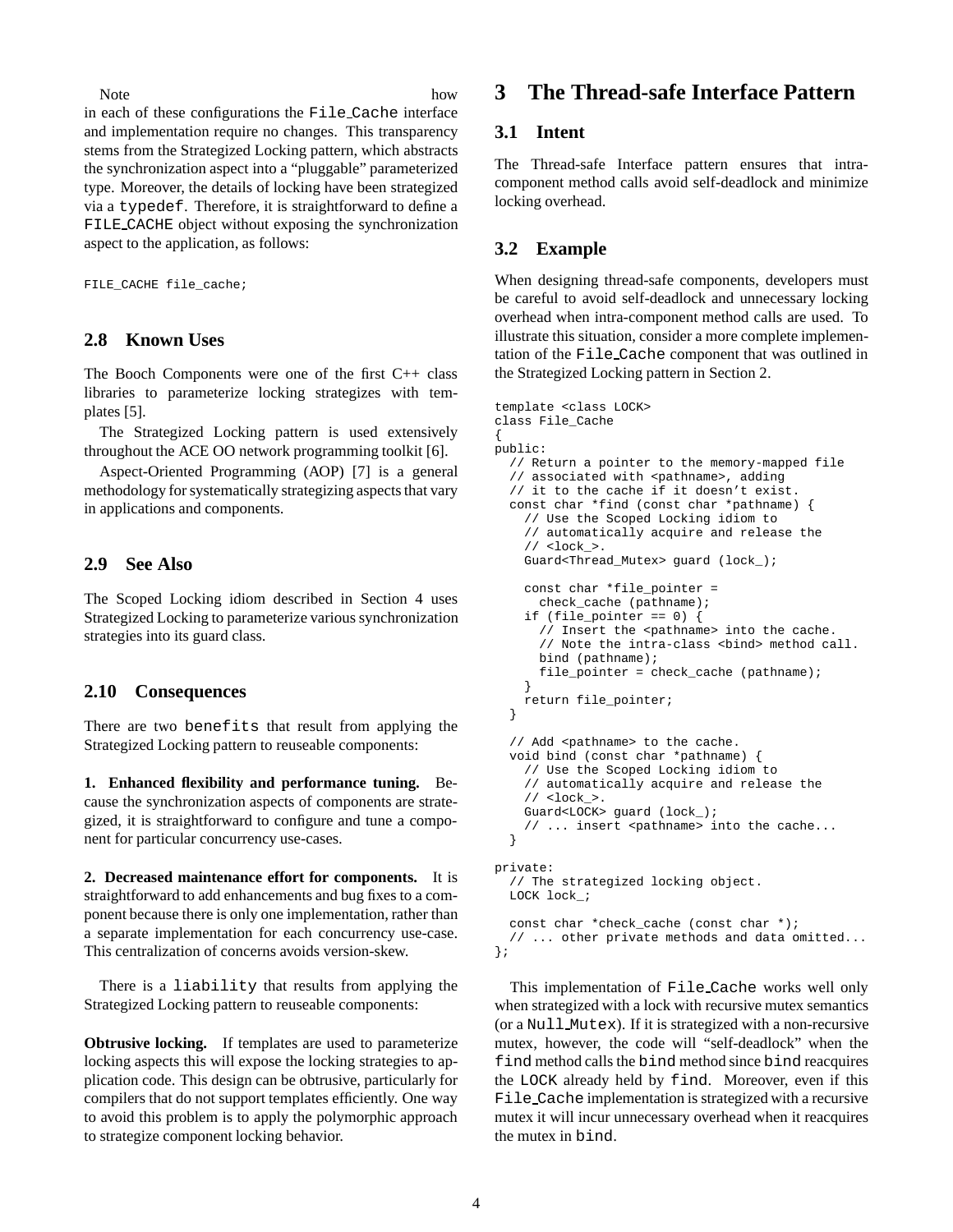## **3.3 Context**

Components in a multi-threaded application that contain intra-component method calls.

#### **3.4 Problem**

Multi-threaded components typically contain multiple interface and implementation methods that perform computations on state that is encapsulated by the component. Component state is protected by a lock that prevents race conditions by serializing methods in the component that access the state. Component methods often call each other to carry out their computations. In multi-threaded components with poorly designed intra-component method invocation behavior, however, the following *force*s will be unresolved:

**Avoid Self-deadlock:** Thread-safe components should be designed to avoid 'self-deadlock.' Self-deadlock will occur if one component method acquires a non-recursive component lock and calls another method that tries to reacquire the same lock.

**Minimal locking overhead:** Thread-safe components should be designed to incur only the minimal locking overhead necessary to prevent race conditions. However, if a recursive component lock is selected to avoid the self-deadlock problem outlined above, additional overhead will be incurred to acquire and release the lock multiple times across intracomponent method calls.

#### **3.5 Solution**

Structure components with intra-component method invocations according to the following two design conventions:

**Interface methods check:** All interface methods, such as C++ public methods, should only acquire/release locks, thereby performing the synchronization checks at the "border" of the component. Interface methods are also responsible for releasing the lock when control returns to the caller. After the lock is acquired, the interface method should forward to an implementation method, which performs the actual method functionality.

**Implementation methods trust:** Implementation methods, such as C++ private and protected methods, should just perform work when called by interface methods, that is, they should should trust that they are called with locks held and never acquire/release locks. Moreover, implementation methods should never call interface methods since these methods acquire locks.

As long as these design conventions are followed, components will avoid self-deadlock and minimize locking overhead.

#### **3.6 Implementation**

The Thread-safe Interface pattern can be implemented using the following steps:

**1. Determine the interface and corresponding implementation methods:** These methods define the public interface to the component. For each interface method, define a corresponding implementation method.

The interface and corresponding implementation methods for the File Cache is defined as follows:

```
template <class LOCK>
class File_Cache
{
public:
  // The following two interface methods just
  // acquire/release the <LOCK> and forward to
  // their corresponding implementation methods.
  const char *find (const char *pathname);
  void bind (const char *pathname);
private:
  // The following two implementation methods
  // do not acquire/release locks and perform the
  // actual work associated with managing the
  // <File_Cache>.
  const char *find_i (const char *pathname);
```
void bind\_i (const char \*pathname);

// ... Other implementation methods omitted ...

**2. Define the interface and implementation methods:** The interface and implementation methods are defined according to the Thread-safe Interface conventions described in the *Solution* section. The following implementation of the File Cache class applies the Thread-safe Interface pattern to minimize locking overhead and prevent self-deadlock in the interface and implementation methods:

```
template <class LOCK>
class File_Cache
{
public:
  // Return a pointer to the memory-mapped
  // file associated with <pathname>, adding
  // it to the cache if it doesn't exist.
  const char *find (const char *pathname) {
    // Use the Scoped Locking idiom to
    // automatically acquire and release the
    // <lock_>.
    Guard<LOCK> guard (lock_);
    return find_i (pathname);
  }
  // Add <pathname> to the file cache.
  void bind (const char *pathname) {
    // Use the Scoped Locking idiom to
    // automatically acquire and release the
    // <lock_>.
    Guard<LOCK> guard (lock_);
    bind_i (pathname);
  }
private:
  // The strategized locking object.
  LOCK lock_;
  // The following implementation methods do not
  // acquire or release <lock_> and perform their
  // work without calling any interface methods.
  const char *find_i (const char *pathname) {
    const char *file_pointer =
      check_cache_i (pathname);
```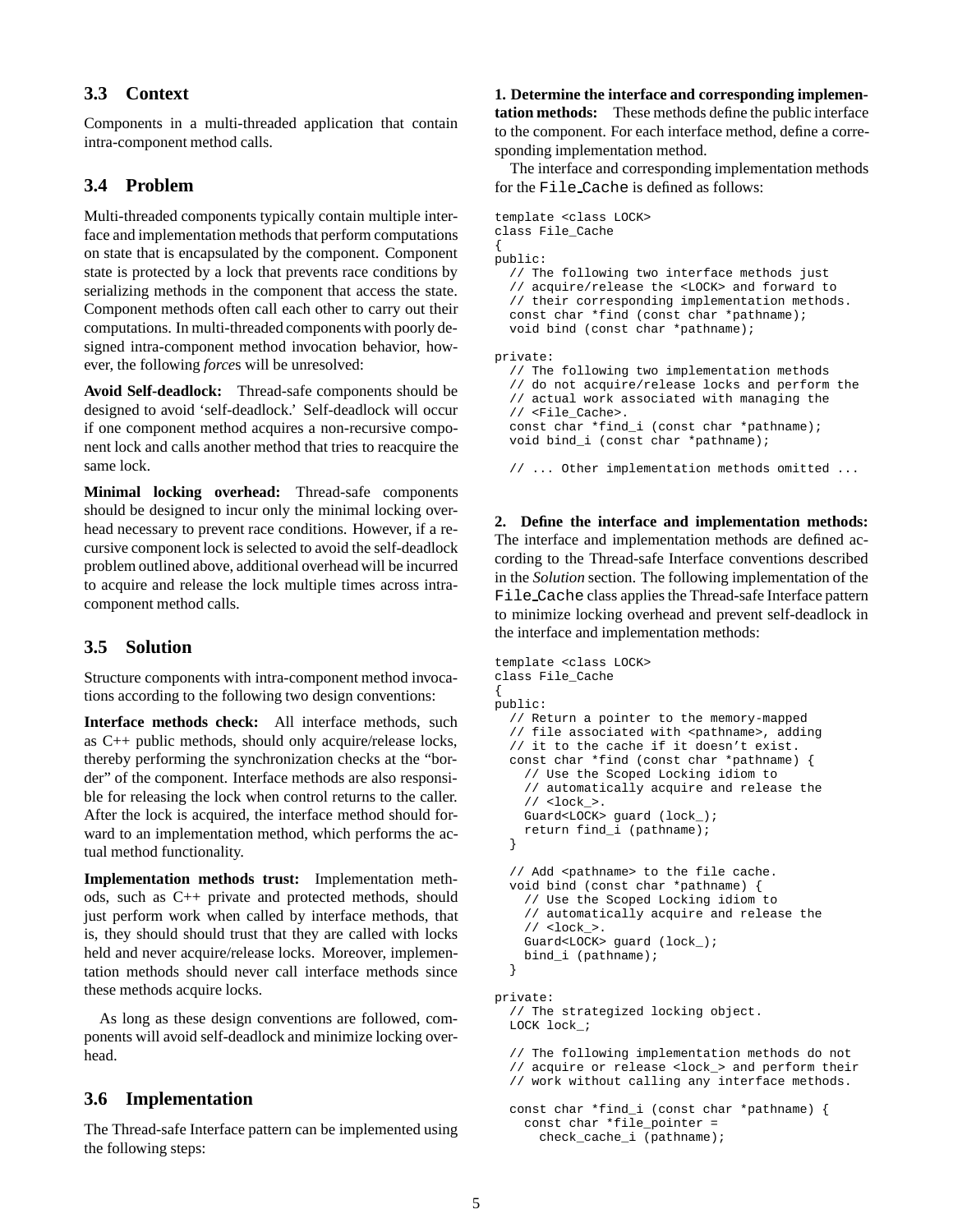```
if (file pointer == 0) {
      // If the <pathname> isn't in the cache
      // then insert it nto the cache and
      // look it up again.
     bind_i (pathname);
      file_pointer = check_cache_i (pathname);
      // The calls to implementation methods
      // <bind_i> and <check_cache_i>, which
      // assume that the lock is held and perform
      // the work.
    }
    return file_pointer;
  }
 const char *check_cache_i (const char *)
  \{ /* ... */ }
 void bind_i (const char *)
 \{ /* ... */ }
  // ... other private methods and data omitted...
};
```
### **3.7 Known Uses**

The Thread-safe Interface pattern is used extensively throughout the ACE object-oriented network programming toolkit [6].

#### **3.8 See Also**

The Thread-safe Interface pattern is related to the Decorator pattern [2], which extends an object transparently by dynamically attaching additional responsibilities. The intent of the Thread-safe Interface pattern is similar, in that it attaches robust and efficient locking strategies to thread-safe components. The primary difference is that the Decorator pattern focuses on attaching additional responsibilities to objects, whereas the Thread-safe Interface pattern focuses on classes.

Components designed according to the Strategized Locking pattern described in Section 2 should employ the Threadsafe Interface pattern because it ensures that the component will function robustly and efficiently regardless of the type of locking strategy that is selected.

#### **3.9 Consequences**

There are two **benefits** that result from applying the Threadsafe Interface pattern to multi-threaded components:

**Increased robustness:** This pattern ensures that deadlock does not occur due to intra-component method calls.

**Enhanced performance:** This pattern ensures that there are no unnecessary locks acquired or released.

There is a liability that results from applying the Thread-safe Interface pattern to multi-threaded components:

**Additional indirection and extra methods:** Each interface method requires at least one implementation method, which increases the footprint of the component and may also add an extra level of method-call indirection for each invocation. One way to minimize this overhead is to inline each interface method.

## **4 The Scoped Locking Idiom**

#### **4.1 Intent**

The Scoped Locking idiom ensures that a lock is acquired when control enters a scope and the lock is released automatically when control leaves the scope.

#### **4.2 Also Known As**

Guard, Synchronized Block

#### **4.3 Example**

Commercial Web servers typically maintain a "hit count" component that records the number of times each URL is accessed by clients over a period of time. To reduce latency, the hit count component can be cached in a memoryresident table by each Web server process. Moreover, to increase throughput, Web server processes are often multithreaded [1]. Therefore, public methods in the hit count component must be serialized to prevent threads from corrupting the state of its internal table by updating the hit count concurrently.

One way to serialize access to the hit count component is to explicitly acquire and release a lock in each public method:

```
class Hit_Counter
{
public:
  // Increment the hit count for a URL pathname.
  int increment (const char *pathname)
  {
    // Acquire lock to enter critical section.
    lock_.acquire ();
    Table_Entry *entry = find_or_create (pathname);
    if (entry == 0) {
      // Something's gone wrong, so bail out.
      lock_.release ();
      return -1;
    } else
      // Increment the hit count for this pathname.
      entry->increment hit count ();
      // Release lock to leave critical section.
      lock_.release ();
      // ...
    }
  // Other public methods omitted.
private:
  // Find the table entry that maintains the hit count
  // associated with <pathname>, creating the entry if
  // it doesn't exist.
  Table_Entry *find_or_create (const char *pathname);
  // Serialize access to the critical section.
  Thread Mutex lock ;
```
Although this code may work for the current Hit Count component, this implementation is tedious and error-prone to develop and maintain. For instance, maintenance programmers may forget to release the lock on all return paths out of the increment method. Moreover, since code is not exception-safe, lock will not be released if a later version throws an exception or calls a helper method that throws an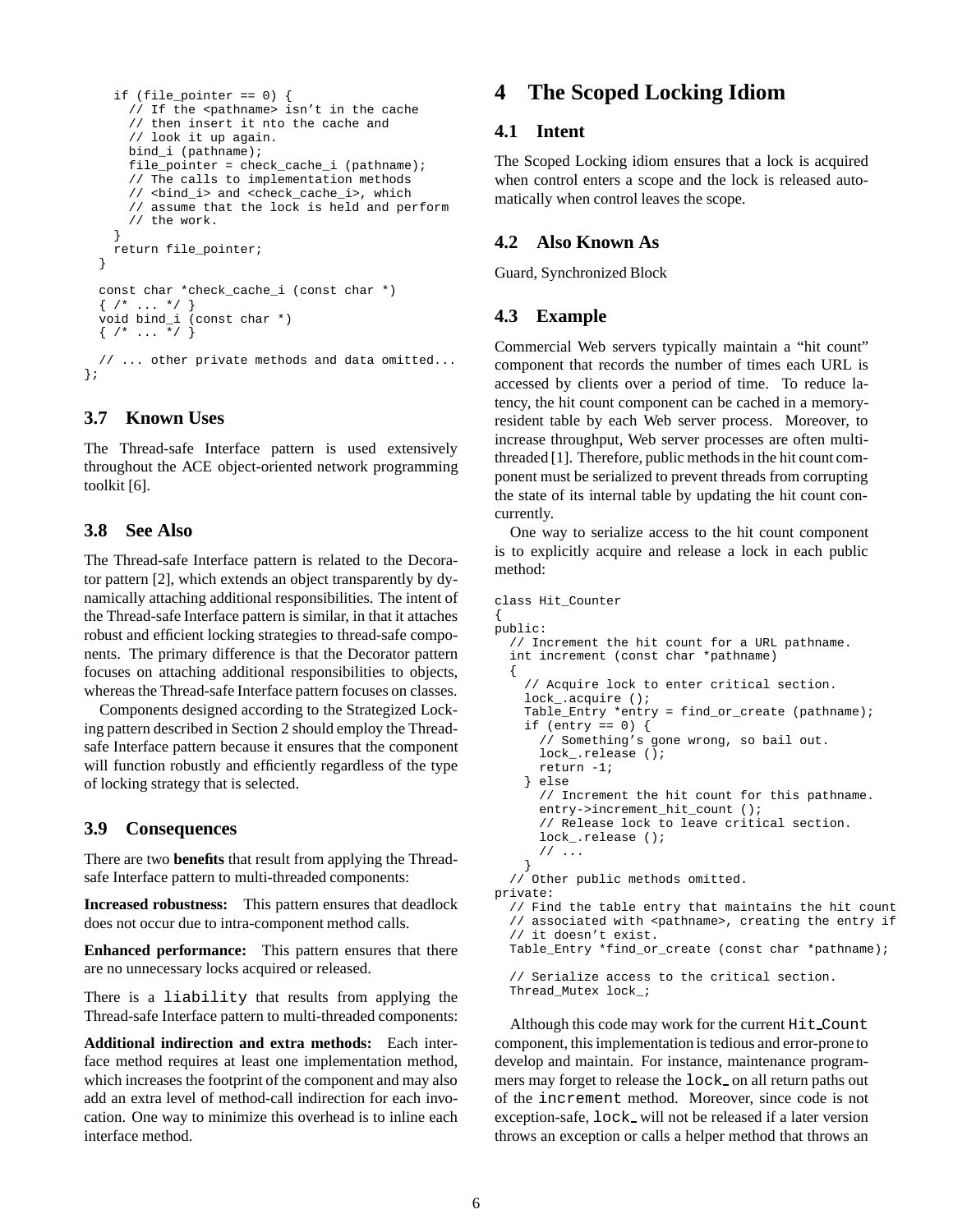exception. If the lock is not released, however, the Web server process may hang when subsequent threads block indefinitely trying to acquire the lock.

#### **4.4 Context**

A concurrent application that implements shared resources manipulated concurrently by multiple threads.

### **4.5 Problem**

Multi-threaded applications and components that acquire and release locks explicitly fail to resolve the following *force*:

**Robust locking:** Locks should always be acquired and released properly when control enters and leaves critical sections, respectively. If locks are acquired and released explicitly, however, it is hard to ensure all paths through the code release locks.

A maintenance programmer may revise the increment method to check for a new failure condition, as follows:

```
11.
else if (entry->increment_hit_count () == -1)
 return -1;
```
Likewise, the find or create method may be changed to throw an exception if an error occurs. Unfortunately, both modifications will cause the increment method to return without releasing the lock . Moreover, if these error cases occur infrequently, the problems with this code may not show up during the testing process.

#### **4.6 Solution**

Define a guard class whose constructor automatically acquires a lock when control enters a scope and whose destructor automatically releases the lock when control leaves the scope. Instantiate instances of the guard class to acquire/release locks in method and block scope(s) that define critical sections.

## **4.7 Implementation**

The implementation of the Scoped Locking idiom is straightforward – define a guard class that acquires and releases a particular type of lock automatically within a method or block scope. The constructor of the guard class stores a pointer to the lock and then acquires the lock before entering the critical section. The destructor of this class uses the pointer stored by the constructor to release the lock when the scope of the critical section is left. A pointer is used since the C++ wrapper facades for locks disallow copying and assignment.

The following class illustrates a guard designed for the Thread Mutex:

```
class Thread_Mutex_Guard
{
public:
  // Store a pointer to the lock and acquire the lock.
  Thread_Mutex_Guard (Thread_Mutex &lock)
    : lock_ (lock) { result_ = lock_.acquire (); }
  // Release the lock when the guard goes
  // out of scope.
  ˜Thread_Mutex_Guard (void)
  {
    // Only release the lock if it was acquired.
    if (result_, != -1)lock_.release ();
  }
private:
  // Reference to the lock we're managing.
  Thread_Mutex &lock_;
  // Records if the lock was acquired successfully.
  int result_;
```
## **4.8 Example Resolved**

};

The following C++ code illustrates how to apply the Scoped Locking idiom to resolve the original problems with the Hit Counter component in our multi-threaded Web server.

```
class Hit_Counter
{
public:
  // Increment the hit count for a URL pathname.
  int increment (const char *pathname)
  {
    // Use the Scoped Locking idiom to
    // automatically acquire and release the
    // <lock >.
    Thread_Mutex_Guard guard (lock_);
    Table_Entry *entry = find_or_create (pathname);
    if (entry == 0)// Something's gone wrong, so bail out.
      return -1;
      // Destructor releases <lock_>.
    else
      // Increment the hit count for this pathname.
      entry->increment_hit_count ();
      // Destructor releases <lock_>.
  }
  // Other public methods omitted.
```

```
private:
  // Serialize access to the critical section.
 Thread Mutex lock ;
```
// ... };

In this solution the guard ensures that the lock is automatically acquired and released as control enters and leaves the increment method, respectively.

#### **4.9 Variants**

The Scoped Locking idiom has the following variant: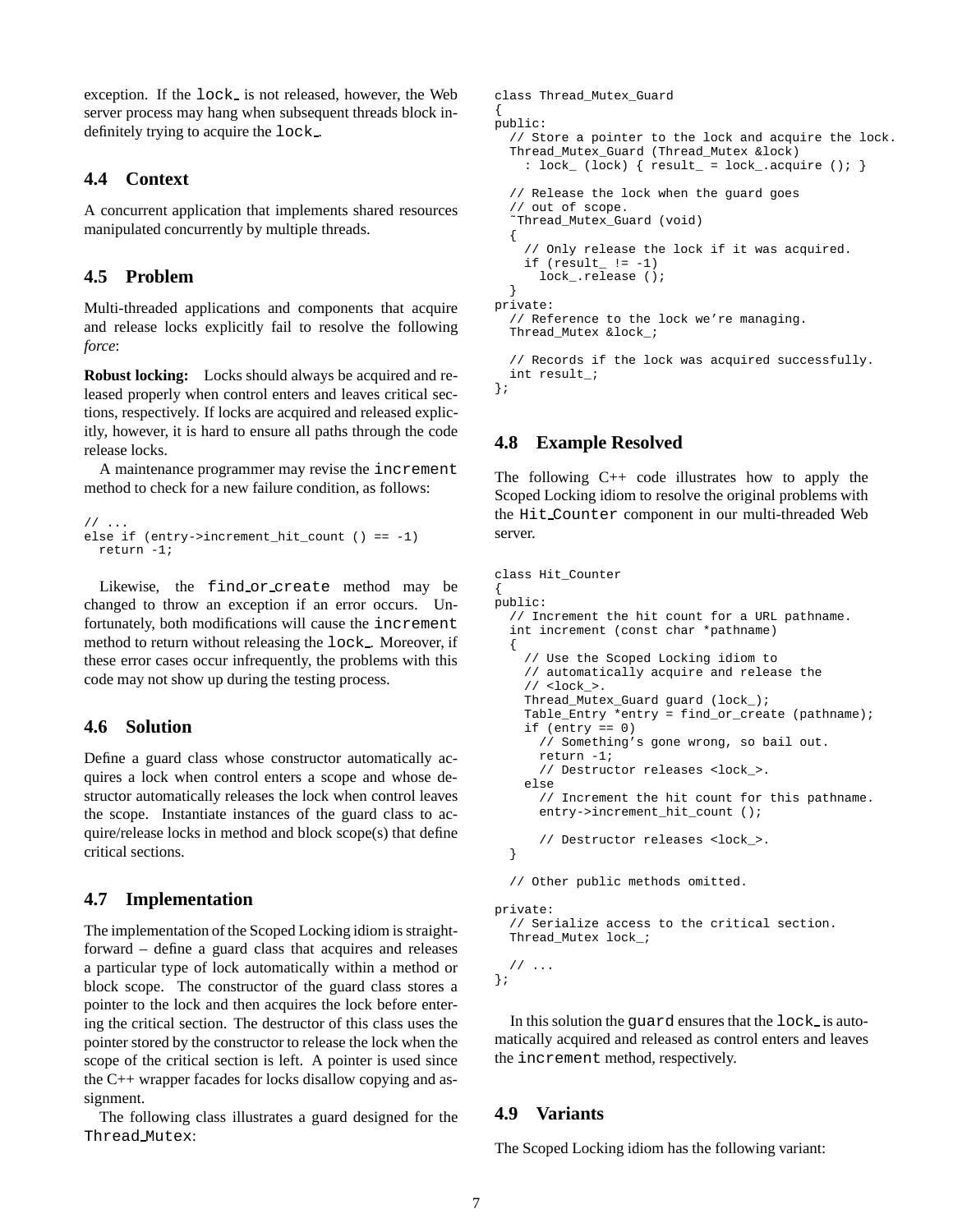**Strategized Scoped Locking:** Defining a different guard class for each type of lock is tedious, error-prone, and may increase the memory footprint of the application or component. Therefore, a common variant of the Scoped Locking idiom is to apply the Strategized Locking pattern described in Section 2, using either *parameterized types* or *polymorphism*.

**Parameterized types.** In this approach, define a template guard class that is parameterized by the type LOCK that will be acquired and released automatically.

The following illustrates a Guard class that is strategized by a LOCK template parameter:

```
template <class LOCK>
class Guard {
public:
  // Store a pointer to the lock and acquire the lock.
block [8] that implements the Scoped Locking idiom in the
 Guard (LOCK &lock): lock_ (lock) {
   result_ = lock_.acquire ();
  }
  // Release the lock when the guard goes out of scope. 4.11˜Guard (void) {
    if (result_, != -1) lock_{rel} = ();
  }
private:
  // Reference to the lock we're managing.
 LOCK &lock_;
  // Records if the lock was acquired successfully.
  int result_;
};
```
Using this implementation, the template can be instantiated with any LOCK type that conforms to the acquire and release signature expected by the Guard template.

**Polymorphism.** In this approach, pass a polymorphic Lock object to the Guard's constructor and define a instance of this Lock object as a private data member that is performs the Scoped Locking idiom on Locks. In this implementation, the Lock class uses the Bridge pattern [2] to provide an object interface to a polymorphic lock hierarchy.

The following illustrates a Guard class that controls a polymorphic lock like the one defined in the implementation section of the Strategized Locking pattern in Section 2.6:

```
class Guard {
public:
  // Store a pointer to the lock and acquire the lock.
 Guard (Lock &lock): lock_ (lock) {
   result_ = lock_ . acquire ();
  }
  // Release the lock when the guard goes out of scope.ing the Scoped Locking idiom to concurrent applications and
  ˜Guard (void) {
    if (result_, = -1) lock_{rel}ease ();
  }
private:
  // Reference to the lock we're managing.
 Lock &lock ;
  // Records if the lock was acquired successfully.
  int result_;
};
```
In general, the parameterized type approach should be used when the locking strategy is known at compile-time and the polymorphic approach should be used when the locking strategy is not known until run-time. As usual, the tradeoff is between the run-time performance of templates vs. the potential for run-time extensibility with polymorphism.

#### **4.10 Known Uses**

The Scoped Locking idiom is used extensively throughout the ACE object-oriented network programming toolkit [6].

The Rogue Wave Threads.h++ library defines a set of guard classes that are modeled after the ACE Scoped Locking designs.

Java defines a programming feature called a synchronized language.

The Scoped Locking idiom is an application of the general C++ idiom "resource acquisition is object initialization" [9], where a constructor acquires a resource and a destructor releases the resource when a scope is entered and exited, respectively. When this idiom is applied to concurrent applications, the resource that is acquired and released is some type of lock.

#### **4.12 Consequences**

**See Also** 

There are two benefits of using the Scoped Locking idiom:

**1. Increased robustness:** By applying this idiom, locks will be acquired/released automatically when control enters/leaves critical sections defined by C++ method and block scopes. Therefore, this idiom increases concurrent application robustness by eliminating a common class of synchronization programming errors.

**2. Decreased maintenance effort:** If parameterized types or polymorphism is used to implement the guard or lock classes, it is straightforward to add enhancements and bug fixes because there is only one implementation, rather than a separate implementation for each type of guard. This centralization of concerns avoids version-skew.

There are several liabilities that result from applycomponents:

**Potential for deadlock when used recursively:** If a method that uses the Scoped Locking idiom calls itself recursively then "self-deadlock" will occur if the lock is not a "recursive" mutex. The Thread-safe Interface pattern documented in Section 3 avoids this problem by ensuring that only interface methods apply the Scoped Locking idiom and the implementation methods do not apply this idiom.